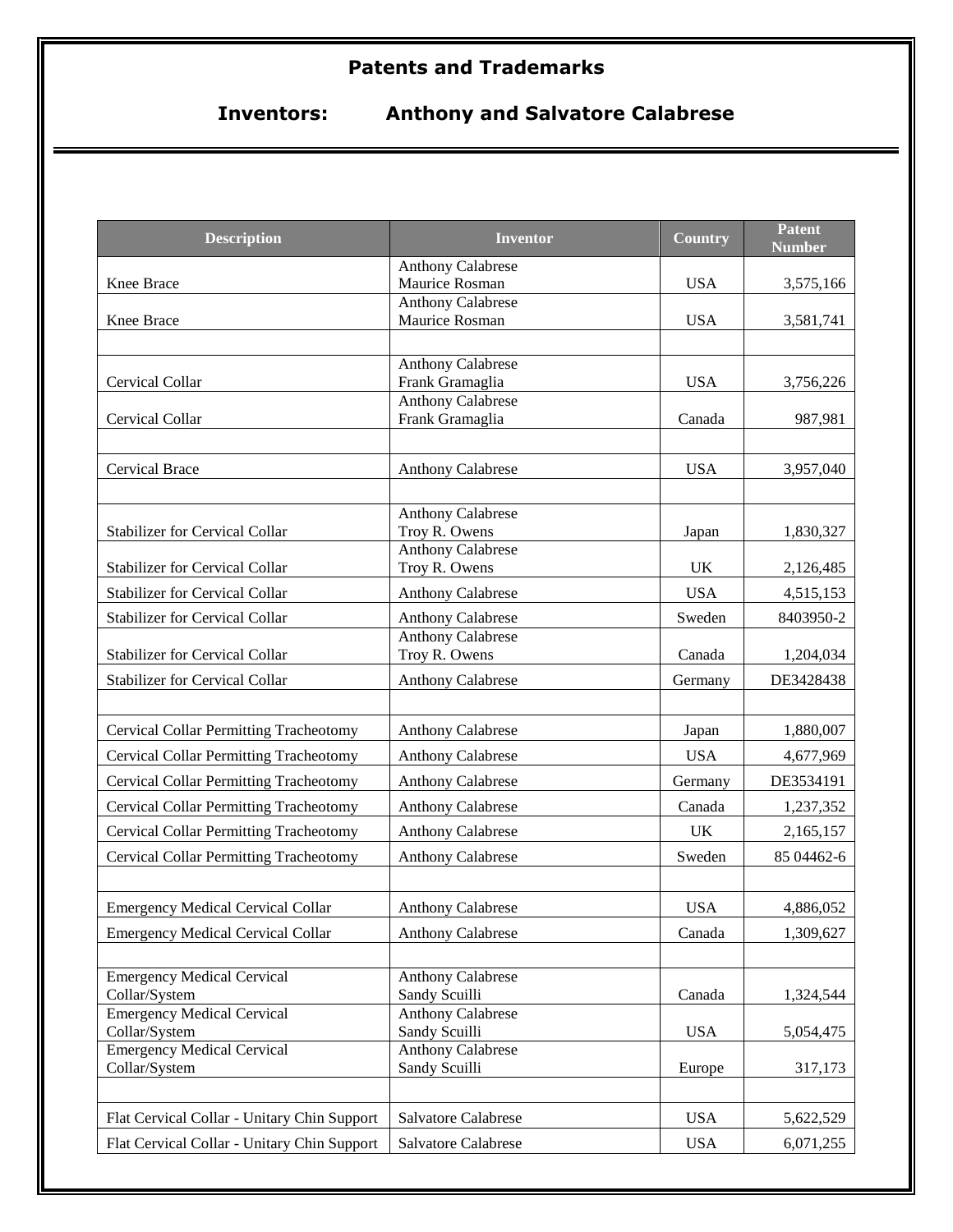# **Patents and Trademarks**

**Inventors: Anthony and Salvatore Calabrese**

| <b>Description</b>                                                         | <b>Inventor</b>                           | <b>Country</b> | <b>Patent</b><br>Number |
|----------------------------------------------------------------------------|-------------------------------------------|----------------|-------------------------|
|                                                                            |                                           |                |                         |
| One-Piece Cervical Collar                                                  | Salvatore Calabrese                       | Europe         | Nationalized            |
| One-Piece Cervical Collar                                                  | Salvatore Calabrese                       | U <sub>K</sub> | 764,010                 |
| <b>One-Piece Cervical Collar</b>                                           | Salvatore Calabrese                       | Canada         | 2,192,490               |
|                                                                            |                                           |                |                         |
| Cervical Collar Having Multiple Sizes                                      | Salvatore Calabrese                       | <b>USA</b>     | 6,663,581               |
|                                                                            |                                           |                |                         |
| Cervical Collar - Enhanced Lateral Support                                 | Salvatore Calabrese                       | <b>USA</b>     | 2005/0101896            |
| Cervical Collar - Enhanced Lateral Support                                 | Salvatore Calabrese                       | <b>PCT</b>     | Nationalized            |
|                                                                            |                                           |                |                         |
| <b>Emergency Medical Cervical</b><br>Collar/System                         | <b>Anthony Calabrese</b><br>Sandy Scuilli | <b>USA</b>     | D314,623                |
| <b>Emergency Medical Cervical</b>                                          | <b>Anthony Calabrese</b>                  |                |                         |
| Collar/System                                                              | Sandy Scuilli                             | Canada         | D63,134                 |
|                                                                            |                                           |                |                         |
| Child Development Sit To Stand Device                                      | Salvatore Calabrese                       | <b>USA</b>     | 2013/0052622            |
|                                                                            |                                           |                |                         |
| Cervical Collar Having A Flexible Chin                                     |                                           |                |                         |
| Support                                                                    | Salvatore Calabrese                       | <b>USA</b>     | 8,657,768               |
|                                                                            |                                           |                |                         |
| Cervical Collar with Independent Height<br>and Circumference Adjustability | Salvatore Calabrese                       | <b>USA</b>     | 8,932,243               |